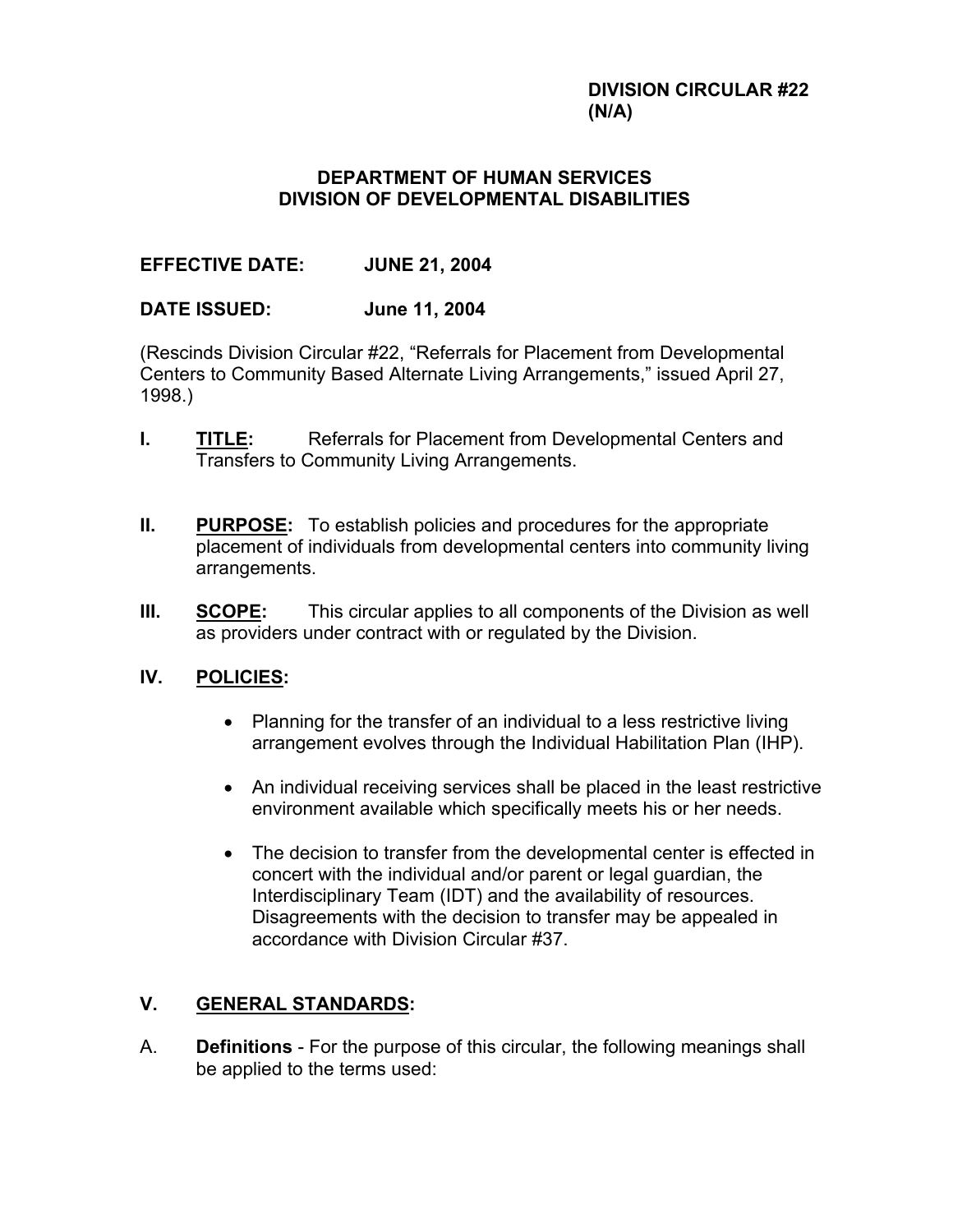"Case Manager" means the Division employee who is responsible for the linking and coordination of services across family, agency and professional lines to develop and attain goals and objectives embodied in the Individual Habilitation Plan. The role of the case manager involves monitoring and advocating for the individual's needs with the individual and/or the parent or legal guardian and family's participation.

 "Community living arrangement" means residences for individuals with developmental disabilities that include but are not limited to group homes, supervised apartments, community care residences, supportive living programs as well as community Intermediate Care Facilities for the Mentally Retarded (ICF/MR). This may also include community living arrangements as well as nursing and boarding homes not licensed by the Department of Human Services.

"DC Social Worker" means the developmental center employee who is responsible for ensuring communication between the individual, parent and/or legal guardian, family members and facility staff on the individual's needs and rights, as well as providing counseling needs and referrals for transfer.

"Director of Social Services (DSS)" means the developmental center employee who is responsible for the supervision of the DC social workers and the implementation of facility initiatives.

"Habilitation Plan Coordinator (HPC)" means the developmental center employee who serves as the team leader for development of the Individual Habilitation Plan and other service plans. The HPC serves as the chair of plan meetings and ensures that the plans are implemented.

"Incapacitated" means the individual is determined by the court to be unable to make decisions and manage his or her affairs to the extent that he or she requires a legal guardian to make some or all decisions on his or her behalf.

"Individual" means a person who is receiving services from DDD.

"Individual Habilitation Plan" (IHP) - Refer to Division Circular #35.

"Interdisciplinary Team" (IDT) - Refer to Division Circular #35.

"Legal Guardian" means the parent of a minor or the person or agency appointed by a court of competent jurisdiction, or otherwise legally authorized, and responsible to act on behalf of an incapacitated adult to assure provision for the health, safety, and welfare of the individual and to protect his or her rights.

"Parent" means the natural or adoptive parent of an individual, or person who has legal custody of an individual under age 18.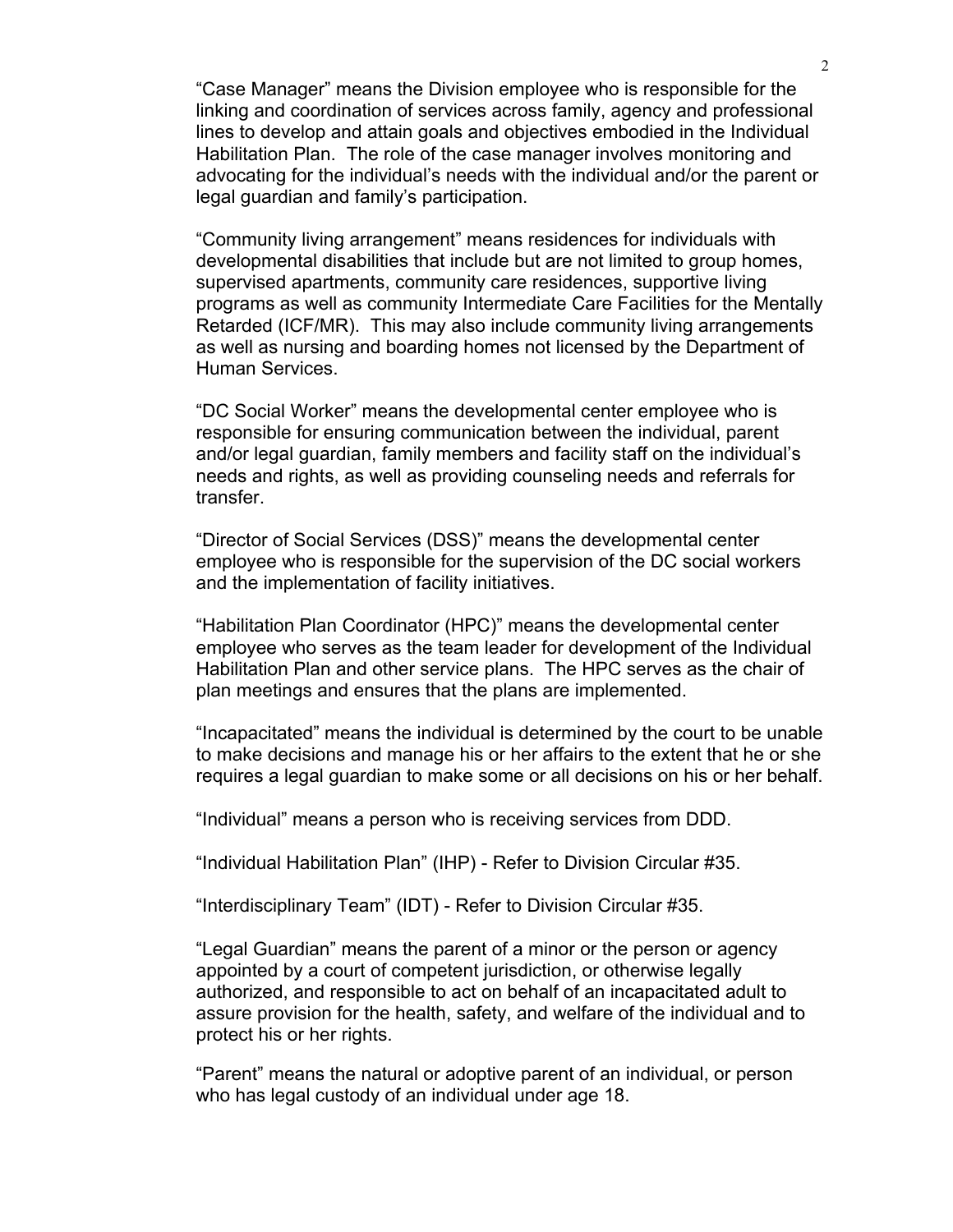"Placement" means any action taken by the Division that provides for an individual's need for residential services or day program.

"Pre-placement IHP" means a written plan of services that is developed by the Interdisciplinary Team and is used to effectuate the transfer of an individual from the developmental center to a community living arrangement.

"Provider Agency" means a public or private agency under contract with the Division to provide services to Division individuals who have developmental disabilities.

"Transitional Case Manager (TCM)" means a Community Services placement worker who serves as the link between the developmental center and a regional office for the identification and subsequent transfer of individuals from the developmental center to community services.

"Transfer" means moving an individual from a developmental center to a community living arrangement.

- B. Pre-placement plans targeted towards placing an individual in a community living arrangement are developed through the combined efforts of the developmental center and community services staff together with the service provider, individual, parent and/or legal guardian.
- C. The assigned TCM shall inform staff of each developmental center regarding the availability of community vacancies and specific provider criteria for admission.
- D. Division staff shall be aware of the rights of the individual and/or his or her parent or legal guardian to accept transfer. If the individual is incapacitated, but can express a clear preference for where he or she wishes to live, the wishes of the individual shall be weighed into the decision. If the individual is incapacitated, his or her parent or legal guardian shall be the decisionmaker.

### **VI. PROCEDURES:**

### **A. Identification of Individuals for Community Living Arrangement**

1. When the IDT identifies an individual as appropriate for a community living arrangement, the IDT shall identify the supports needed for a community living arrangement. If an individual's preferences about living arrangements are not already part of the individual's IHP, the IDT should incorporate them into the IHP through an IHP modification. The DSS or designee shall keep a list of individuals identified as appropriate for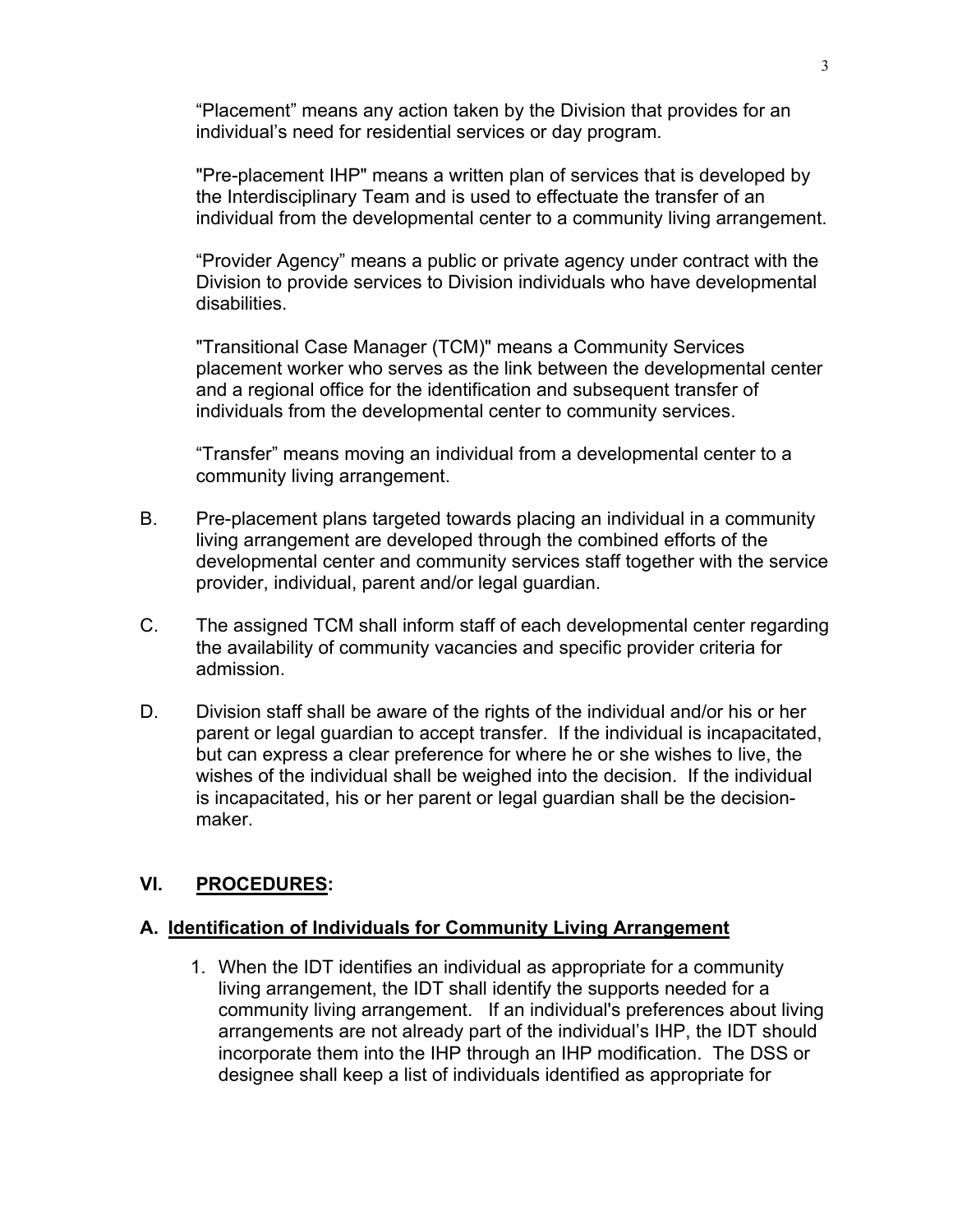community living arrangement. The TCM shall contact the DSS or designee when a potential vacancy is identified.

- a. Staff of the developmental center shall inform, in writing, the individual and/or parent or legal guardian of the referral to the TCM.
- b. The referral to the TCM shall include a summary of the individual's support needs and background information.
- c. The TCM may request additional information as necessary.
- 2. For those individuals identified for a community living arrangement, the TCM shall complete the Community Services Adaptive Behavior Summary (ABS) with input from the staff of the developmental center.
- 3. The preferences of the individual shall be utilized by regional staff to identify potential providers and programs.
- 4. After reviewing the individual's information, the TCM shall notify the developmental center, in writing, within 90 calendar days if appropriate community resources are available.
- 5. If a community living arrangement is available, staff of the developmental center shall compile and forward a referral package to the TCM. The referral package shall include the following, as applicable:
	- a. Admission data (developmental center);
	- b. Adaptive Behavior Summary;
	- c. Behavior information, including current behavior plan and history of previous attempts to modify the behavior;
	- d. Social Data and/or Social history;
	- e. The DDD Medical Form for Adults/Children within the last 12 months, and medical documentation in accordance with Division Circular #10, including Mantoux testing with documented results, Hepatitis B status;
	- f. Medical history including medication and immunization;
	- g. Documentation of known allergies;
	- h. Seizure records and/or neurological examination;
	- i. Dental Information;
	- j. The most recent psychological and psychiatric evaluations;
	- k. Current audiological evaluation;
	- l. History of hospitalization;
	- m. Vision testing;
	- n. Current IHP;
	- o. Guardianship status; and
	- p. Summary of incidents for the last year.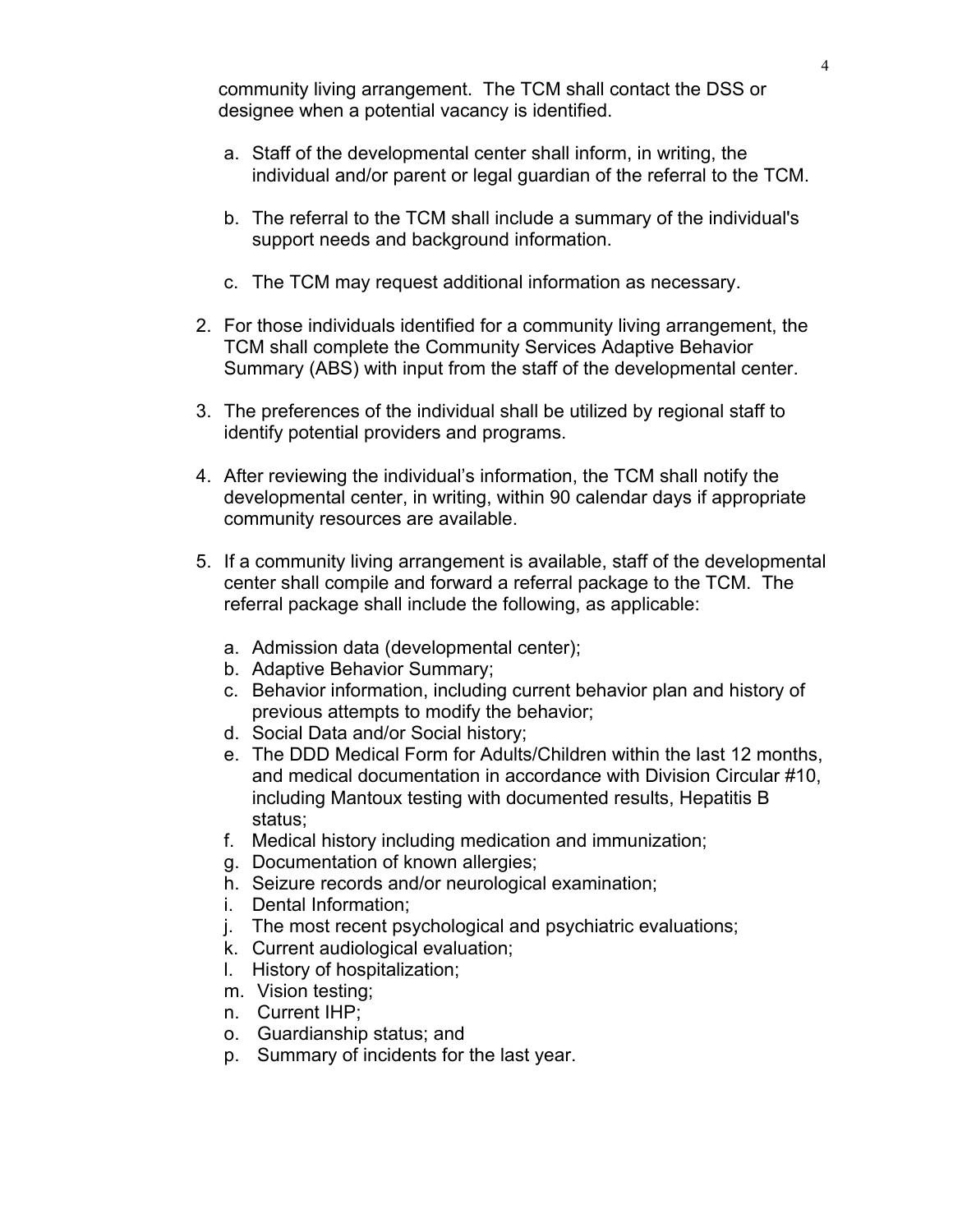6. The TCM shall provide the referral package as described in subsection A.5. to the potential provider(s).

#### **B. Pre-placement Planning Procedure**

- 1. When an individual is being considered by a provider agency for admission, the provider agency, through the TCM, shall:
	- a. Have access to the individual's entire client record, with supervision;
	- b. Have the opportunity to meet with the individual, privately (if the individual agrees);
	- c. Have the opportunity to interview developmental center direct care and program staff concerning the individual's needs and abilities;
	- d. Have the opportunity to meet or speak with the individual's family or legal guardian, if the family or legal guardian agrees;
	- e. Offer a day and/or overnight stay at the living arrangement for the individual;
	- f. Offer the parent or legal guardian and/or family an opportunity to visit the living arrangement; and
	- g. Offer the individual, parent or legal guardian and/or family the opportunity to visit the proposed day program, if a day program is available.
- 2. If a pre-placement visit is scheduled, the DC social worker shall provide a copy of the written consent for emergency treatment to be signed by the individual, parent or legal guardian. A copy of the release for medical treatment form located in the client record may be utilized in the absence of a written consent for emergency treatment signed by the individual, parent or legal guardian;
- 3. The TCM and the DC social worker shall review available placements options with the individual and/or his or her parent or legal guardian and/or family. The options shall be confirmed in writing by the TCM.
- 4. The TCM completes a Day Program/Employment referral package and sends it to the Community Services (CS) Day Program Coordinator. The CS Day Program Coordinator will process the referrals for a Day Program/Employment placement and will advise the TCM of day program/employment provider information once determined.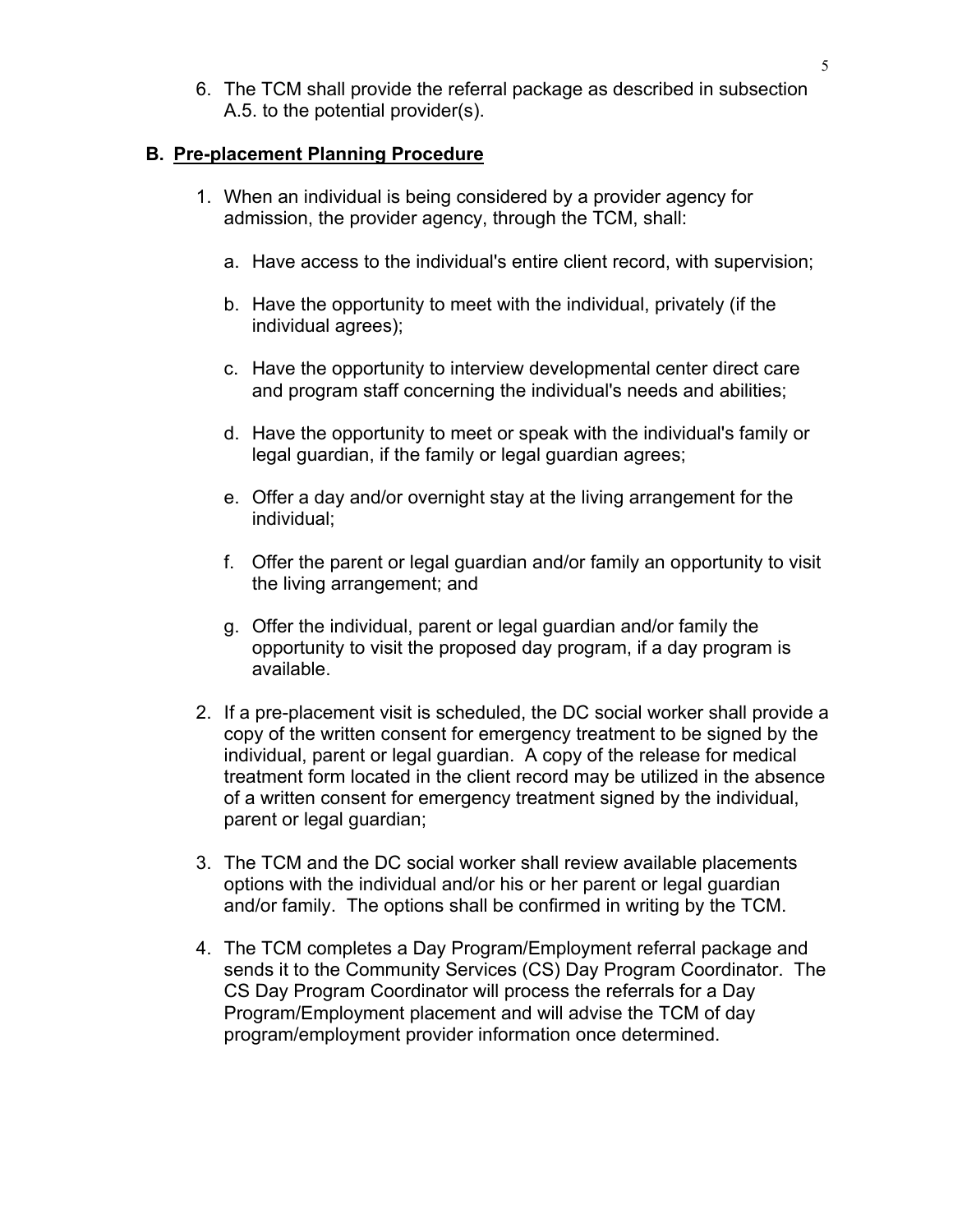- 5. Staff of the selected day program/employment program shall receive the same referral package information as the staff of the residential program. This information shall be provided by the CS Day Program Coordinator.
- 6. The provider agency will advise the TCM if the individual has been accepted or declined by the agency.
- 7. The TCM will advise the individual, parent or legal guardian, in writing, if proposed community living arrangement is accepted or declined.
- 8. The individual and his or her parent or legal guardian and/or family shall make a selection or decline all offers of placement within the time period specified by the Division, but no more than 30 days.
- 9. If all parties have agreed to placement selection, transfer planning will commence.

# **C. Transfer Plan**

Upon selection of the provider agency, the following actions will be taken by DDD and the Provider Agency, prior to the day of transfer:

- 1. DDD Responsibilities:
	- a. A Pre-placement IHP shall be developed at least 30 days prior to a move.
		- i. The TCM and DC HPC shall be responsible to develop the Pre-placement IHP. The TCM authors the Pre-placement IHP.
		- ii. Attendance at the Pre-placement IHP meeting is required for the following individuals:
			- Community Services' case manager or case management supervisor;
			- Provider agency representative;
			- TCM;
			- DC Social Worker; and
			- DC HPC.
		- iii. The following individuals shall be invited to attend the Preplacement IHP meeting:
			- The individual who has been referred for placement;
			- Parent or legal guardian and family; and
			- Individuals who would represent the services supporting the individual in the community.
		- iv. The Pre-placement IHP shall address all supports required for successful transition. The plan shall specifically address: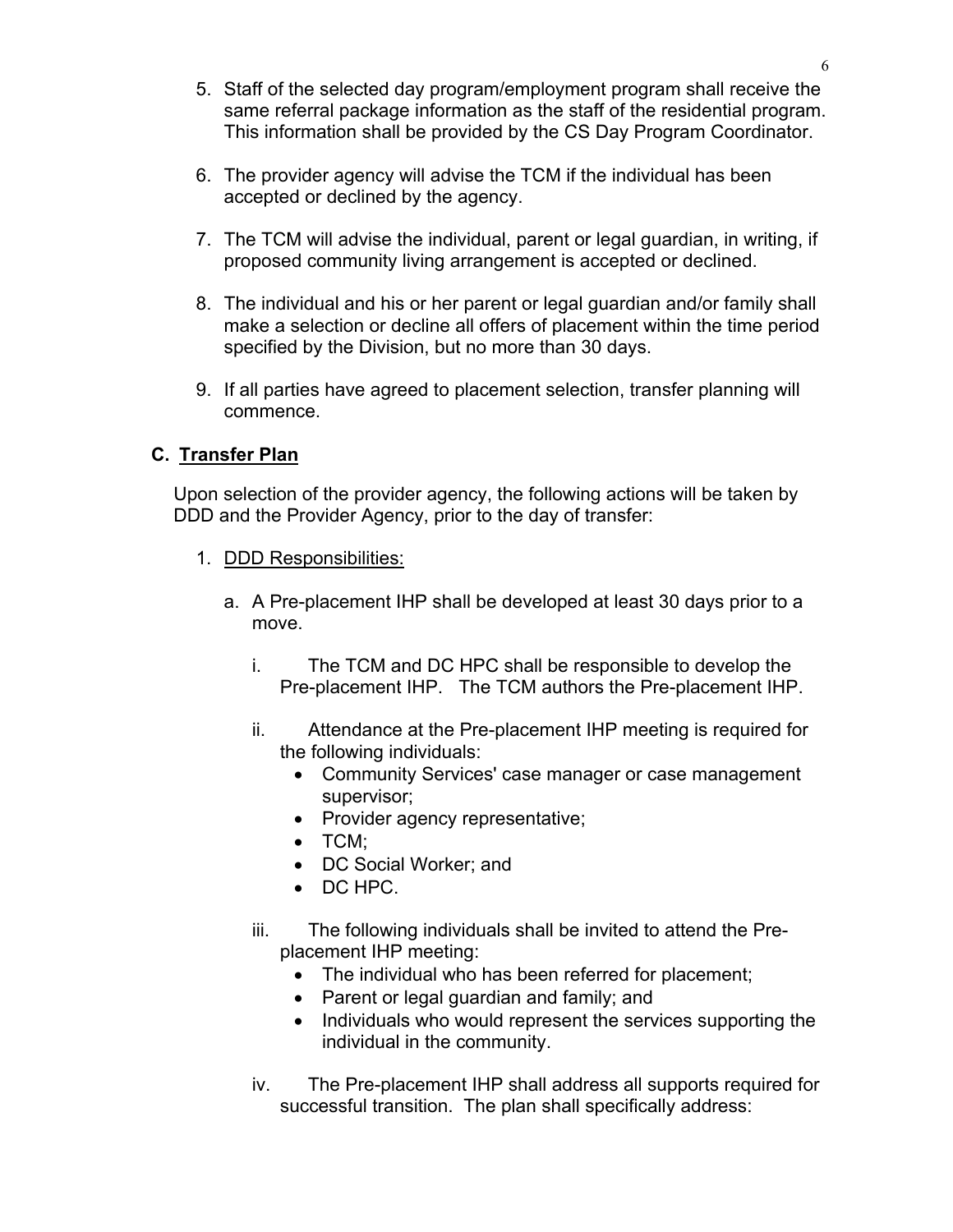- (a) The goals that must be met for transfer to be successful;
- (b) The services, supervision and living arrangements that are needed; and
- (c) A transition calendar, that states how often the individual being referred will visit the proposed new residence, to include: length of stay, if staying overnight; transportation, etc.
- v. The TCM shall obtain the signature of the competent individual, parent of a minor or legal guardian of the incapacitated individual, on the "Freedom of Choice" Form selecting Community as the option for service delivery.
- b. A transfer date shall be established by the IDT at the Pre-placement meeting. Within five working days, the TCM will provide written confirmation of the transfer date to the individual, parent or legal guardian, provider agency(s), CS Area Supervisor for Case Management and the developmental center.
- c. Between two weeks and 30 days prior to discharge, the DC/Supervisor of Patients Accounts prepares the application (SS-11- BK Social Security Administration Form) for Social Security Income (SSI) and/or SSA benefits on behalf of the consumer and forwards the completed, unsigned copy to the CCW Regional Fiscal Coordinator. On the actual date of the move, the Fiscal Coordinator will sign the completed application on behalf of the Division, initial the application, and forward to the Social Security District Office (SSDO).
- d. DC staff will complete a clothing inventory and will purchase additional clothing two weeks prior to day of transfer, if needed.
- 2. Provider Agency Responsibilities
	- a. The agency begins transition activities as soon as the final decision has been made for the individual to move to the community residence. Agency staff will maintain regular contact with the individual up to the time of the actual move to the residence.
	- b. Agency staff will participate in pre-placement meetings and will begin planning for the transfer of the individual. The agency's responsibilities during the meeting are as follows:
		- i. To ensure consistency of care for those individuals receiving ongoing medical treatment, including medication, the agency will identify medical personnel who will be involved with the individual in the community, and schedule appointments at least 30 days prior to day of transfer;
		- ii. If the need for a Behavior Support Plan (BSP) has been identified, an agency representative will participate in meetings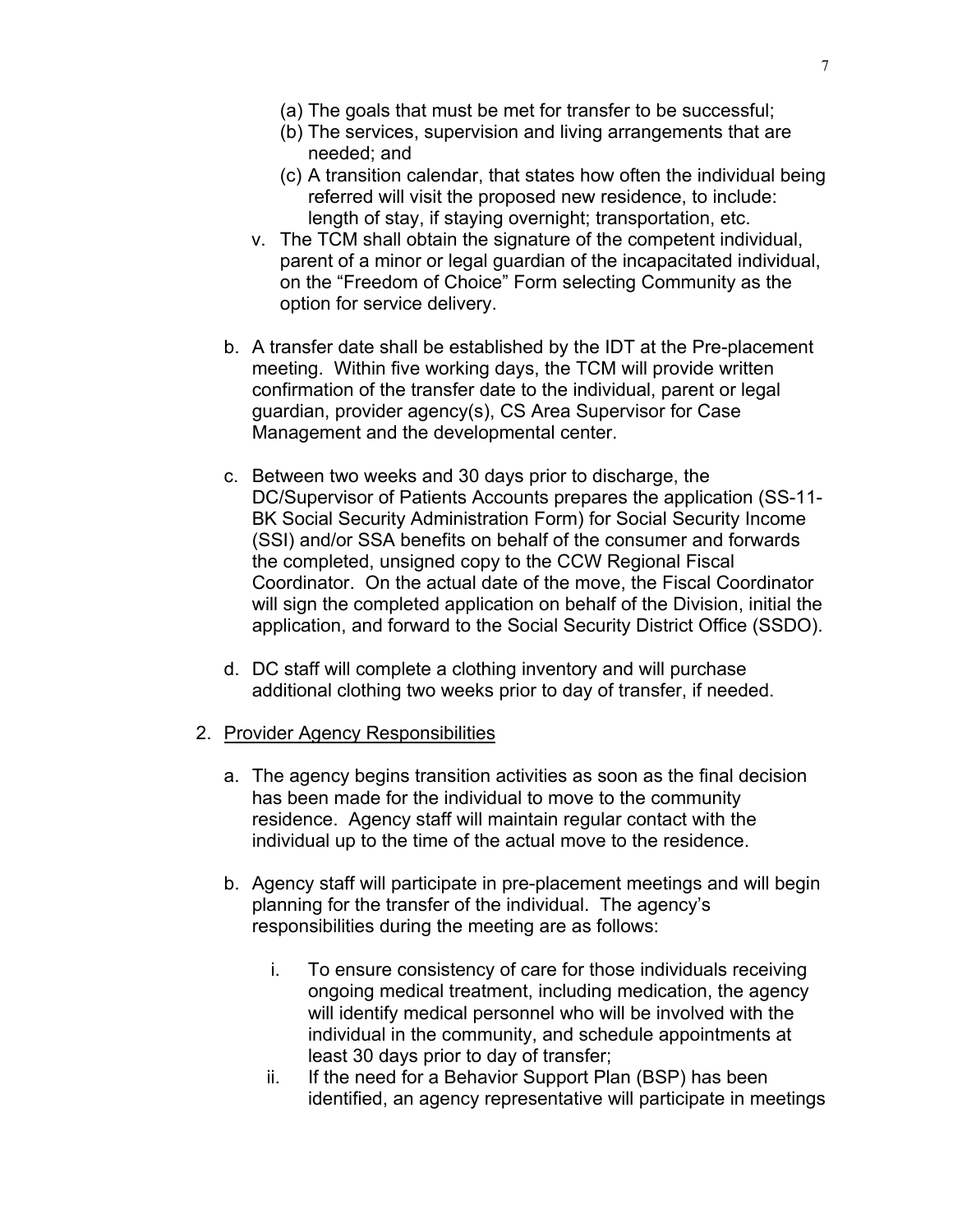to develop an appropriate BSP for the community living arrangement prior to transfer;

- iii. The Agency will provide transportation for the individual and his or her clothing and possessions to the community living arrangement on the day of transfer;
- iv. The Agency staff will discuss with the individual his or her recreational interests and available activities; and
- v. The Agency staff will have the individual, parent or legal guardian sign all applicable agency consents, and policy and procedure forms.

# **D. DDD and Provider Responsibilities for Day of Transfer and Within 30 days of Transfer**

- 1. On the day of transfer, the following shall be provided by the developmental center to the TCM. The TCM will ensure that the required documents and information will be provided to the provider agency and Community Services Regional Office:
	- a. The entire client record;
	- b. Original or raised seal copy of Birth Certificate;
	- c. Social Security Card;
	- d. The individual's financial information sheet, and a copy of the application for SSI/SSA benefits that was forwarded to the Fiscal Coordinator;
	- e. A written medical certification that the individual is contagion free completed within 72 hours prior to the transfer;
	- f. A medical summary in accordance with Division Circular #10;
	- g. The individual's clothing and other personal belongings, along with an inventory. The individual, agency representative, TCM and developmental center staff are to check the individual's bedroom to ensure that all items, including seasonal clothing, have been packed. The agency representative will sign a receipt for the items;
	- h. Personal funds, as determined at the Pre-placement IHP meeting, shall be provided and a receipt for the funds signed by the agency staff;
	- i. A 30-day supply of medication, in appropriately labeled container(s), for the community living arrangement and day program, if applicable, will be provided to the Agency representative;
	- j. One original prescription, and two legible photocopies of each prescription stamped "duplicate", shall be provided. One duplicate copy is for the residential program; the other copy is for the day program/employment program. The original prescription is for the pharmacy;
	- k. Current Medicaid/Medicare verification, if applicable;
	- l. The names and telephone numbers of developmental center staff who can serve as a resource to the individual and the provider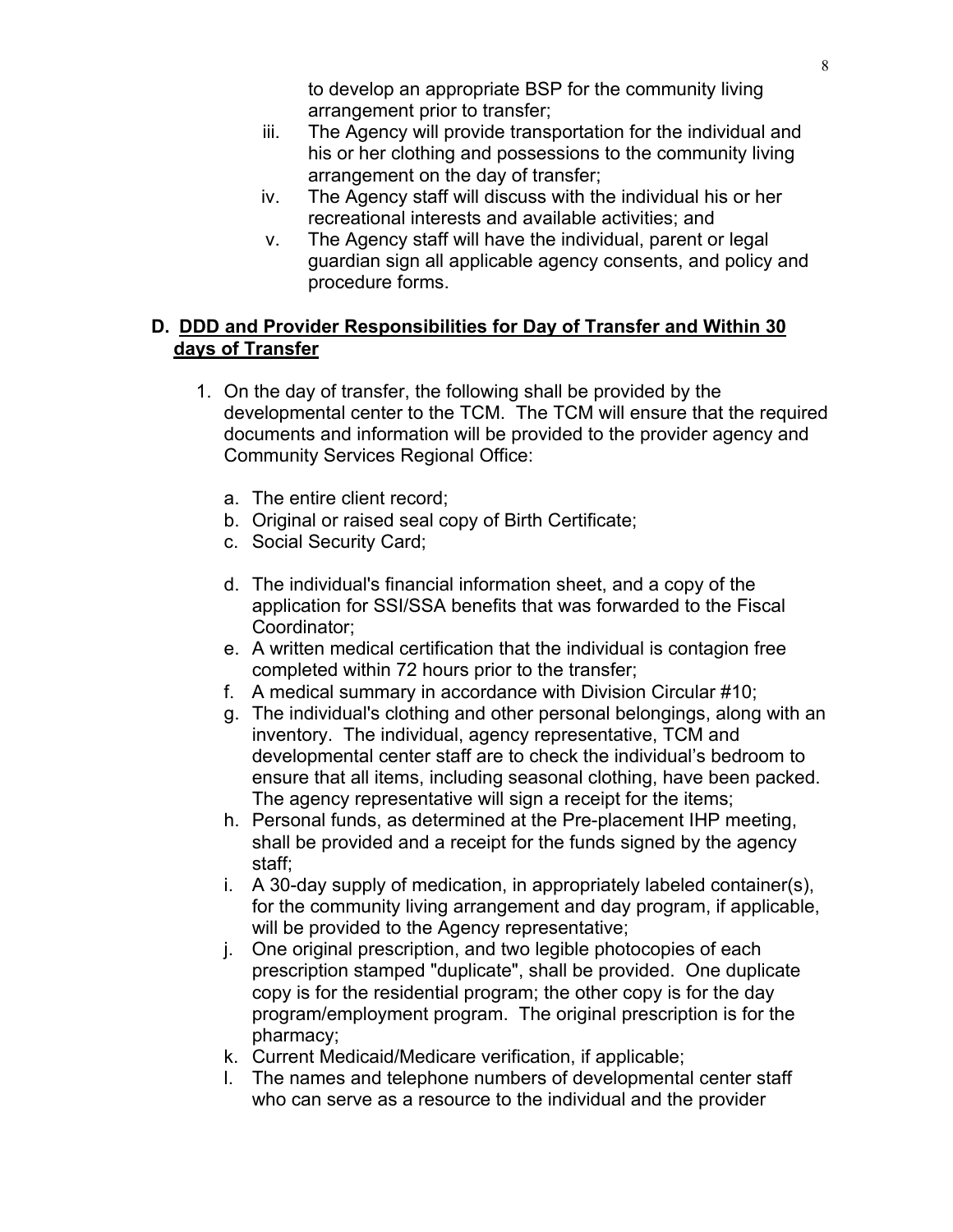agency during the transition and the names, addresses, and phone numbers of the individual's family, friends and advocates;

- m. The signed "Freedom of Choice" form; and
- n. Completes appropriate forms, as required.
- 2. On the day of transfer, the TCM will ensure that all appropriate parties have been notified of the transfer.
- 3. The provider agency shall be informed of the assigned Community Services case manager no later than the date of transfer. The Community Services Case Manager is the DDD contact effective the day of transfer.
- 4. The Agency will obtain photo identification for individual within seven days following the day of transfer.
- 5. The Agency will open bank account in individual's name within seven days following the day of transfer, provided sufficient funds are available to do so.
- 6. The provider agency staff will remain in ongoing communication with developmental center social worker during the first 30 days of transfer.

 James W. Smith, Jr. **Director** 

 $\overline{\phantom{a}}$  , where  $\overline{\phantom{a}}$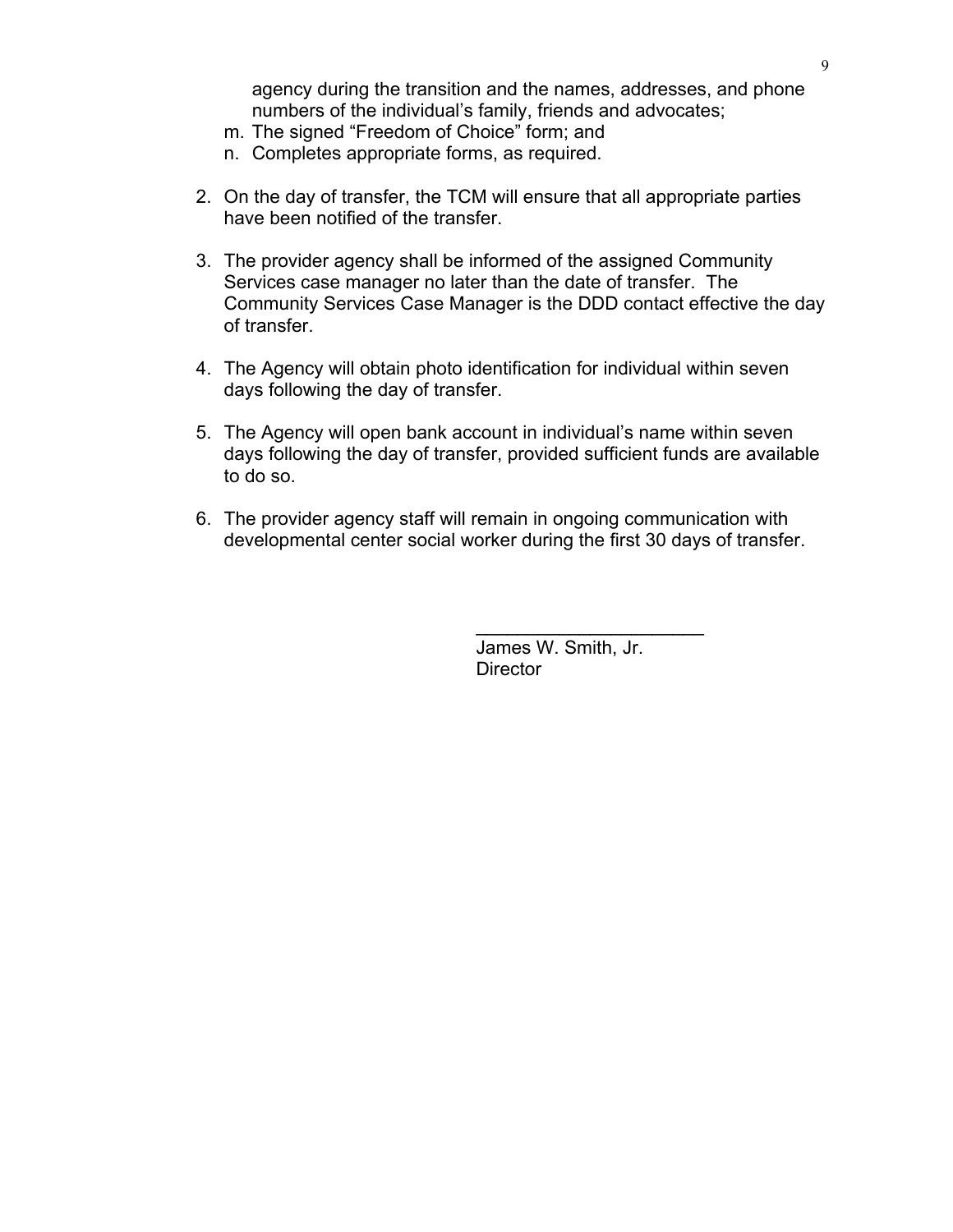### **DIVISION OF DEVELOPMENTAL DISABILITIES (DDD)**

### **SUBJECT: Transfer of Individuals from Developmental Centers to Long Term Skilled Nursing Facility Placements**

#### **EFFECTIVE: February 8, 2005 (Revised)**

**POLICY:** DDD staff will adhere to the applicable procedures as described in Division Circular #22 and this appendix when transferring an individual to a skilled nursing facility from a developmental center for long term placement.

#### **STANDARDS:**

1) Definitions – for purposes of this policy, the following term(s) shall have the meaning defined herein:

 "PASRR" means the Pre Admission Screening and Resident Review. PASRR process is a federally mandated program for screening applicants and residents of Medicaid-certified Nursing Facilities for mental illness, mental retardation and/or related conditions.

- 2) The developmental center medical staff, and outside medical personnel as necessary, shall determine an individual's need for skilled nursing facility placement.
- 3) The PASRR form is completed by assigned developmental center component.
- 4) Once the individual has been accepted for placement into a skilled nursing facility, the developmental center staff will notify the appropriate Community Services Regional Office, in writing or via electronic mail (email), no less than seven (7) days prior to the placement, where possible. The Regional Fiscal Coordinator is to be copied on the notification to initiate the process for the transfer of client funds.
	- a) The notification shall include the following information:
		- i) Individual's name;
		- ii) Date of birth;
		- iii) Guardianship status;
		- iv) Address of skilled nursing facility;
		- v) Name and phone number of contact person at skilled nursing facility;
		- vi) Anticipated transfer date; and
		- vii) Name and phone number of contact person at the developmental center.
- 5) The developmental center staff will notify the individual, parent and/or legal guardian, and involved family members of the skilled nursing facility